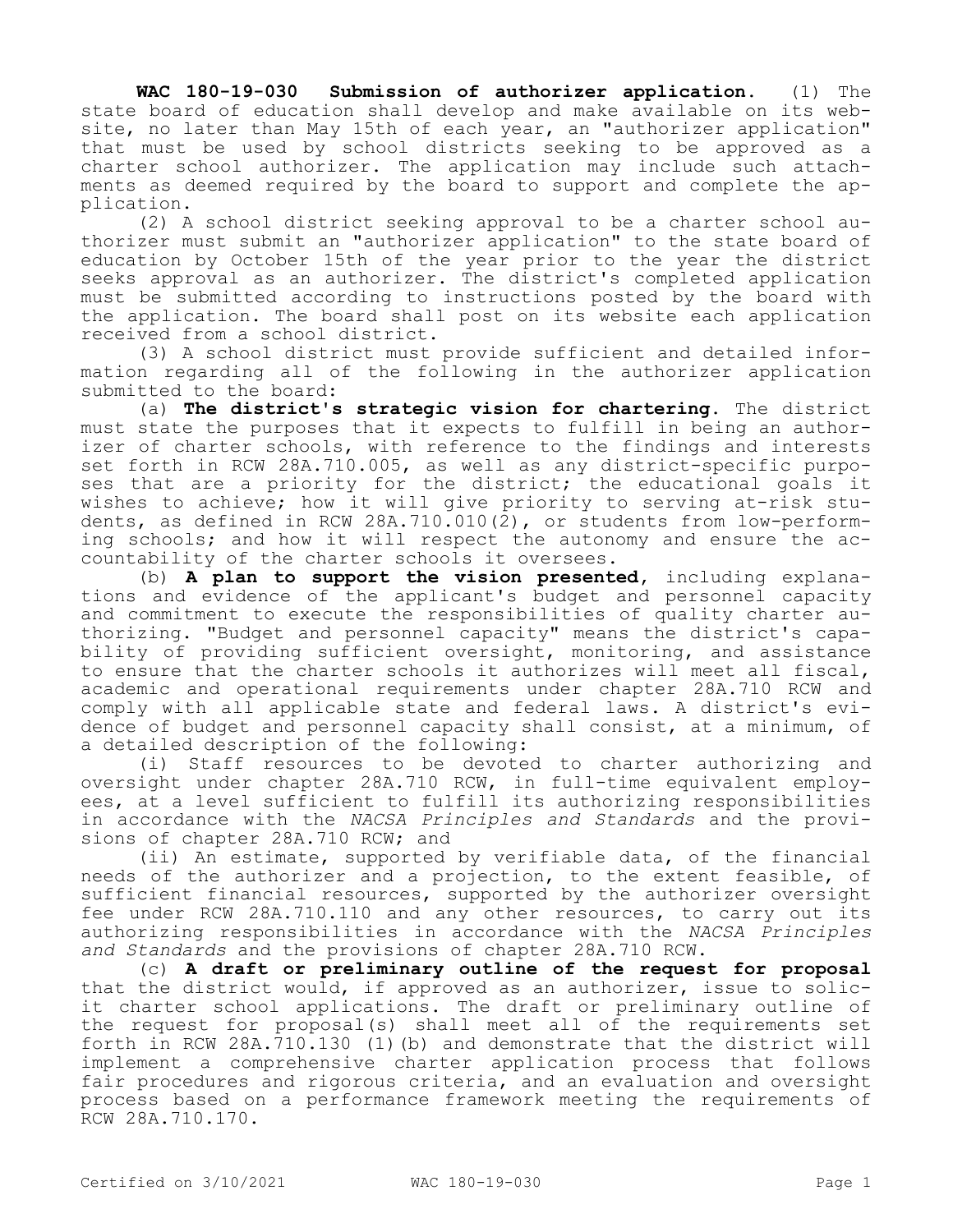(d) **A draft of the performance framework** that the district would, if approved as an authorizer, use to guide the execution of a charter contract and for ongoing oversight and performance evaluation of charter schools. The draft of the performance framework shall, at a minimum, meet the requirements of RCW 28A.710.170(2) including descriptions of each indicator, measure and metric enumerated therein, and shall provide that student academic proficiency, student academic growth, achievement gaps in both proficiency and growth, graduation rates, and postsecondary readiness are measured and reported in conformance with the achievement index developed by the state board of education under RCW 28A.657.110.

(e) **A draft of the district's proposed renewal, revocation, and nonrenewal processes,** consistent with RCW 28A.710.190 and 28A.710.200. The draft provided must, at a minimum, provide for the implementation of transparent and rigorous processes that:

(i) Establish clear standards for renewal, nonrenewal, and revocation of charters it may authorize under RCW 28A.710.100;

(ii) Set reasonable and effective timelines for actions that may be taken under RCW 28A.710.190 and 28A.710.200;

(iii) Describe how academic, financial and operational performance data will be used in making decisions under RCW 28A.710.190 and 28A.710.200;

(iv) Outline a plan to take appropriate corrective actions, or exercise sanctions short of revocation, in response to identified deficiencies in charter school performance or legal compliance, in ac-<br>cordance with the charter contract and the provisions of RCW cordance with the charter contract and the provisions of 28A.710.180.

(4) A district must sign a statement of assurances submitted with its application, which shall be included as an attachment to the authorizing contract executed between the approved district and the state board of education, stating that it seeks to serve as an authorizer in fulfillment of the expectations, spirit, and intent of chapter 28A.710 RCW, and that if approved as an authorizer it will:

(a) Seek opportunities for authorizer professional development, and assure that personnel with significant responsibilities for authorizing and oversight of charter schools will participate in any authorizer training provided or required by the state;

(b) Provide public accountability and transparency in all matters concerning charter authorizing practices, decisions, and expenditures;

(c) Ensure that any charter school it oversees shall have a fully independent governing board and exercise autonomy in all matters, to the extent authorized by chapter 28A.710 RCW, in such areas as budgeting, personnel and instructional programming and design;

(d) Ensure that any contract it may execute with the charter school board of an approved charter school under RCW 28A.710.160 provides that the school will provide educational services to students with disabilities, students who are limited-English proficient, and any other special populations of students as required by state and federal laws;

(e) Include in any charter contract it may execute with the charter school board of an approved charter school, in accordance with RCW 28A-710-040 (2)(b), that the charter school must provide a program of basic education that at a minimum meets the requirements of RCW 28A.150.200 and 28A.150.220, and meets the goals in RCW 28A.150.210, including instruction in the essential learning requirements and participation in the statewide student assessment system as developed under RCW 28A.655.070.